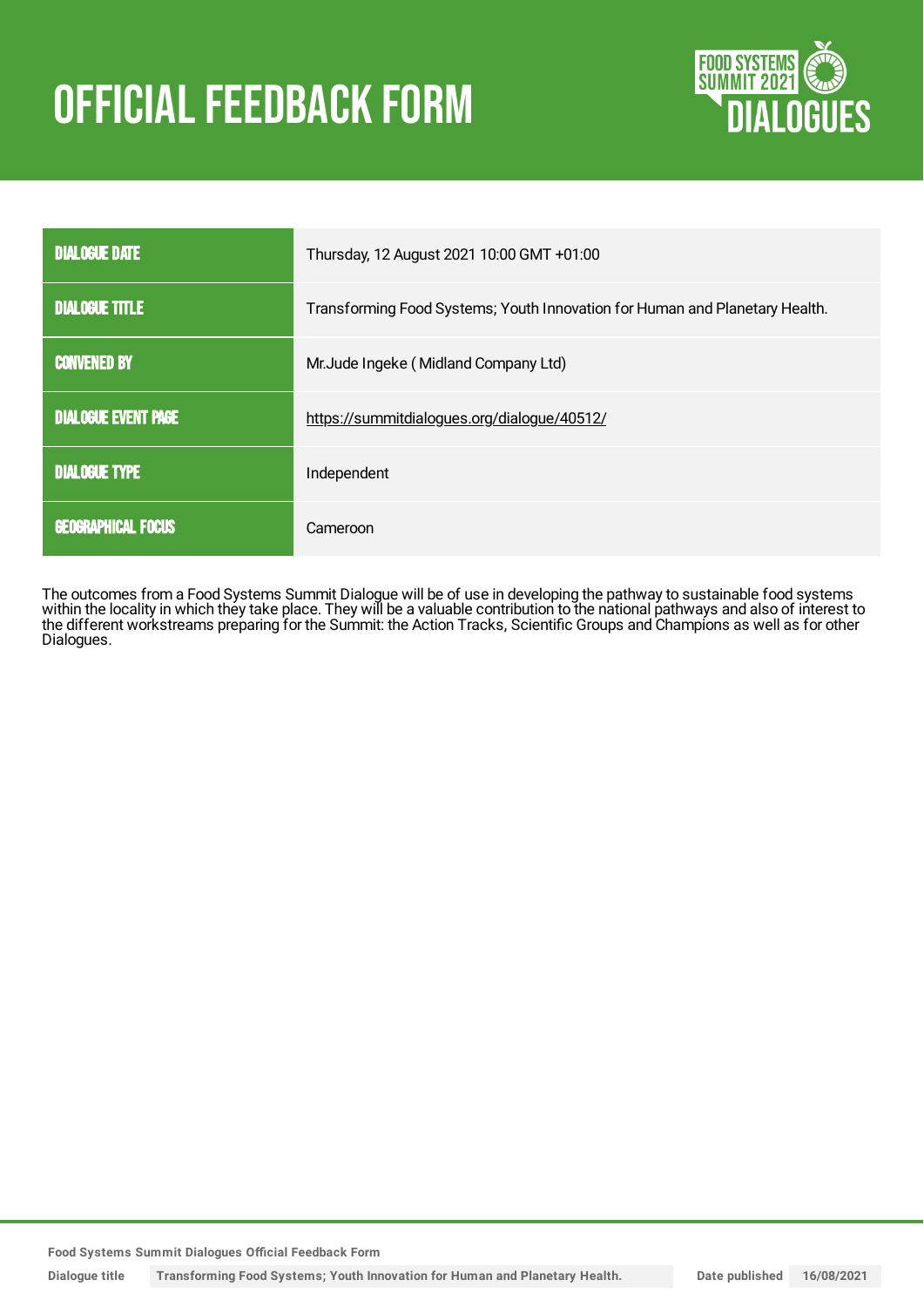## 1.PARTICIPATION

**TOTAL NUMBER OF PARTICIPANTS** PARTICIPATION BY AGE RANGE 2 0-18 65 19-30 16 31-50 6 51-65 66-80 80+ PARTICIPATION BY GENDER 40 Male 49 Female Prefer not to say or Other NUMBER OF PARTICIPANTS IN EACH SECTOR Agriculture/crops **Education** Education **Education** Health care Fish and aquaculture **3** Communication **Communication** Nutrition 16 Livestock 11 Food processing 2 National or local government Agro-forestry 2 Food retail, markets Utilities 3 Environment and ecology 5 Food industry 10 Food industrial 2 Trade and commerce 1 Financial Services Other

## NUMBER OF PARTICIPANTS FROM EACH STAKEHOLDER GROUP

|    | Small/medium enterprise/artisan             | 6              | Workers and trade union                     |
|----|---------------------------------------------|----------------|---------------------------------------------|
|    |                                             |                |                                             |
|    | Large national business                     |                | Member of Parliament                        |
|    | Multi-national corporation                  | 4              | Local authority                             |
| 6  | Small-scale farmer                          |                | Government and national institution         |
| 4  | Medium-scale farmer                         |                | Regional economic community                 |
| 12 | Large-scale farmer                          |                | <b>United Nations</b>                       |
| 2  | Local Non-Governmental Organization         |                | International financial institution         |
|    | International Non-Governmental Organization | $\overline{2}$ | Private Foundation / Partnership / Alliance |
| 2  | Indigenous People                           |                | Consumer group                              |
| 4  | Science and academia                        |                | Other                                       |
|    |                                             |                |                                             |

**Food Systems Summit Dialogues Official Feedback Form**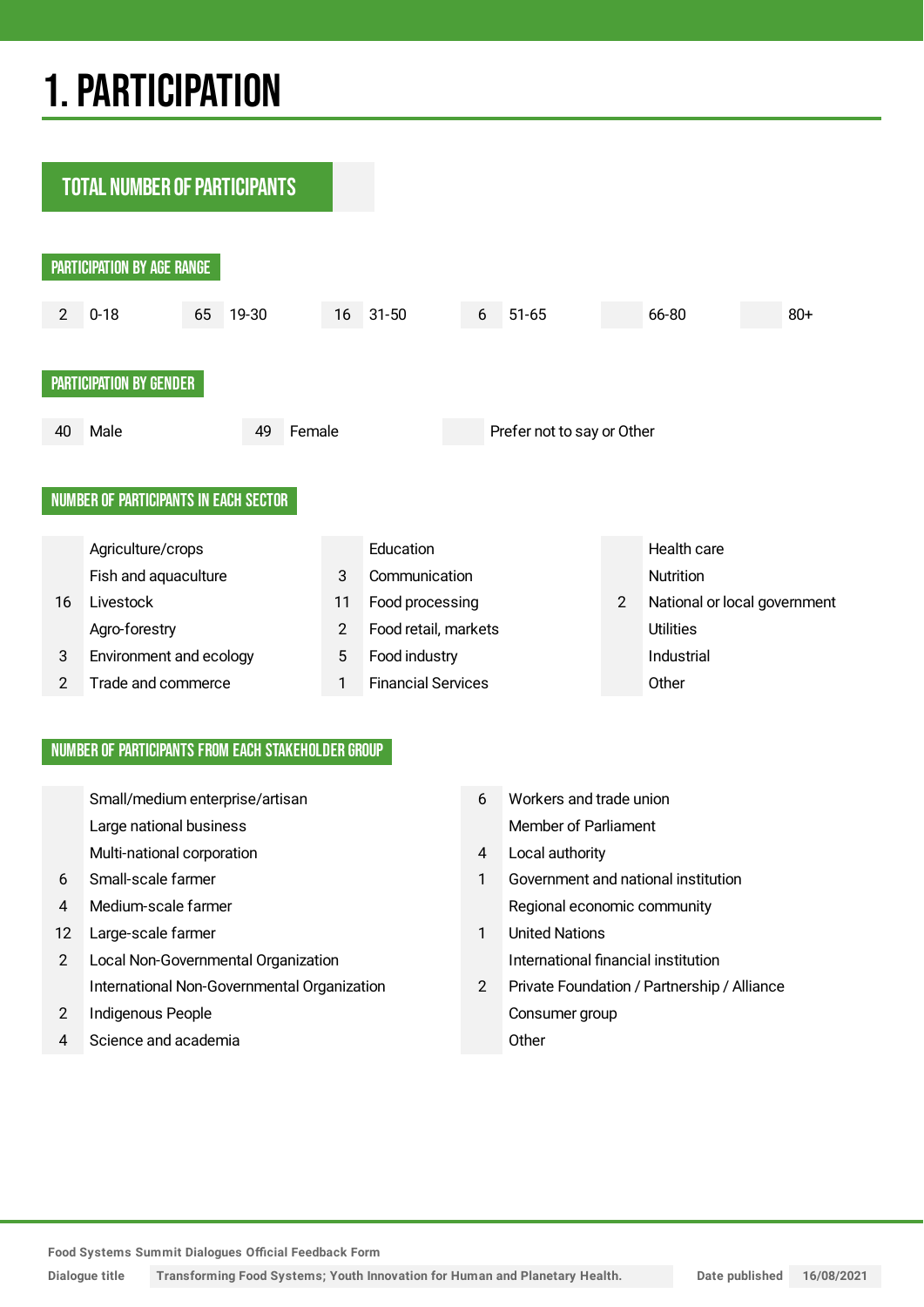## 2. PRINCIPLES OF ENGAGEMENT

### HOW DID YOU ORGANIZE THE DIALOGUE SO THAT THE PRINCIPLES WERE INCORPORATED, REINFORCED AND ENHANCED?

The dialogue adhered to all the principles of engagement as an enabler to enhance the achievement of the 2030 Agenda for Sustainable Development. Inclusivity was equally an asset reason being indigenous people meaningfully participated to ensure No One Is Left Behind.

## HOW DID YOUR DIALOGUE REFLECT SPECIFIC ASPECTS OF THE PRINCIPLES?

One of the aspects of the principle of engagement which was reflected in the dialogue series was the recognition of the following: Complexity, Build Trust, respect and acting with Urgency.

## DO YOU HAVE ADVICE FOR OTHER DIALOGUE CONVENORS ABOUT APPRECIATING THE PRINCIPLES OF ENGAGEMENT?

As Convenor, I have the following recommendations for my fellow conveners to include participants from all works of life especially people living with disabilities reason being this is a solution and people`s summit.

**Food Systems Summit Dialogues Official Feedback Form**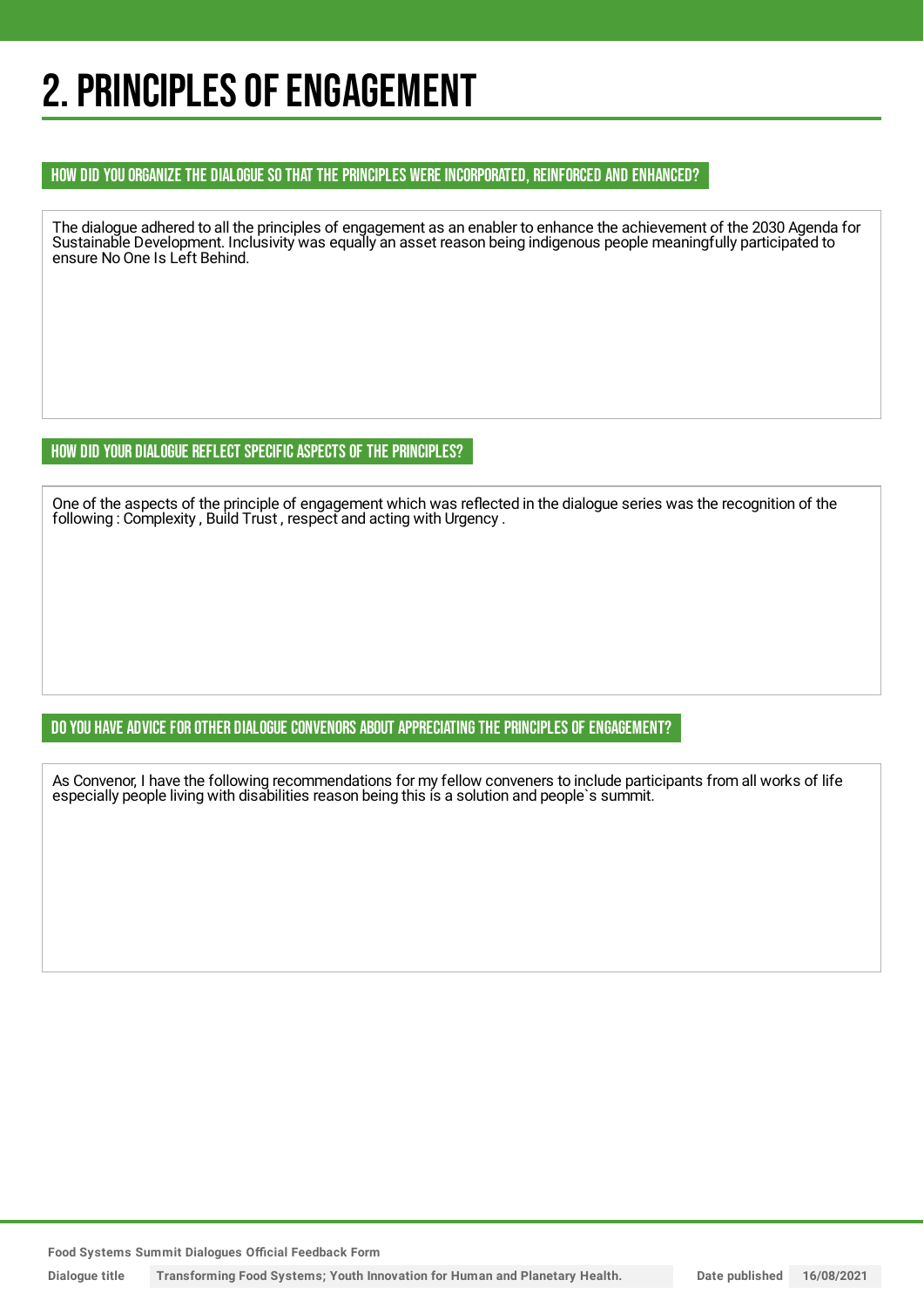## 3. METHOD

The outcomes of a Dialogue are influenced by the method that is used.

DID YOU USE THE SAME METHOD AS RECOMMENDED BY THE CONVENORS REFERENCE MANUAL?

✓ **Yes No**

**Food Systems Summit Dialogues Official Feedback Form**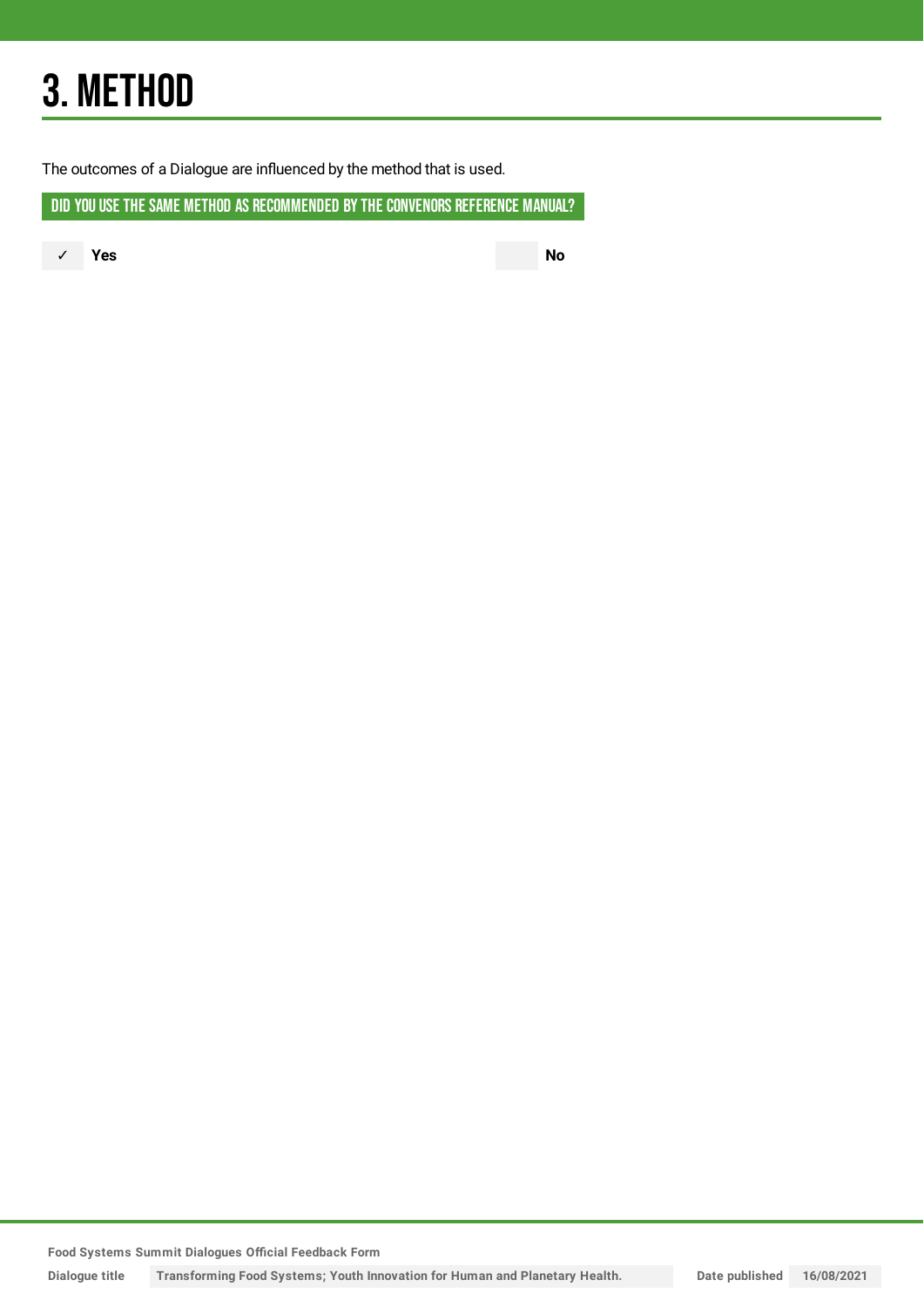## 4. DIALOGUE FOCUS & OUTCOMES

## MAJOR FOCUS

Focused on youth , women , persons living with disabilities as well as indigenous people . The Deputy Mayor for Tiko Council was equally present meaning that no one was left behind towards addressing the five action tracks .

#### ACTION TRACKS

- ✓ Action Track 1: Ensure access to safe and nutritious food for all
- ✓ Action Track 2: Shift to sustainable consumption patterns
- ✓ Action Track 3: Boost nature-positive production
- ✓ Action Track 4: Advance equitable livelihoods
- ✓ Action Track 5: Build resilience to vulnerabilities, shocks and stress

## **KEYWORDS**

|   | Finance                      | ✓ | Policy                     |
|---|------------------------------|---|----------------------------|
|   | Innovation                   | ✓ | Data & Evide               |
| ✓ | Human rights                 |   | Governance                 |
|   | Women & Youth<br>Empowerment |   | Trade-offs                 |
|   |                              |   | Environment<br>and Climate |

**Food Systems Summit Dialogues Official Feedback Form**

**Dialogue title Transforming Food Systems; Youth Innovation for Human and Planetary Health. Date published 16/08/2021**

& Evidence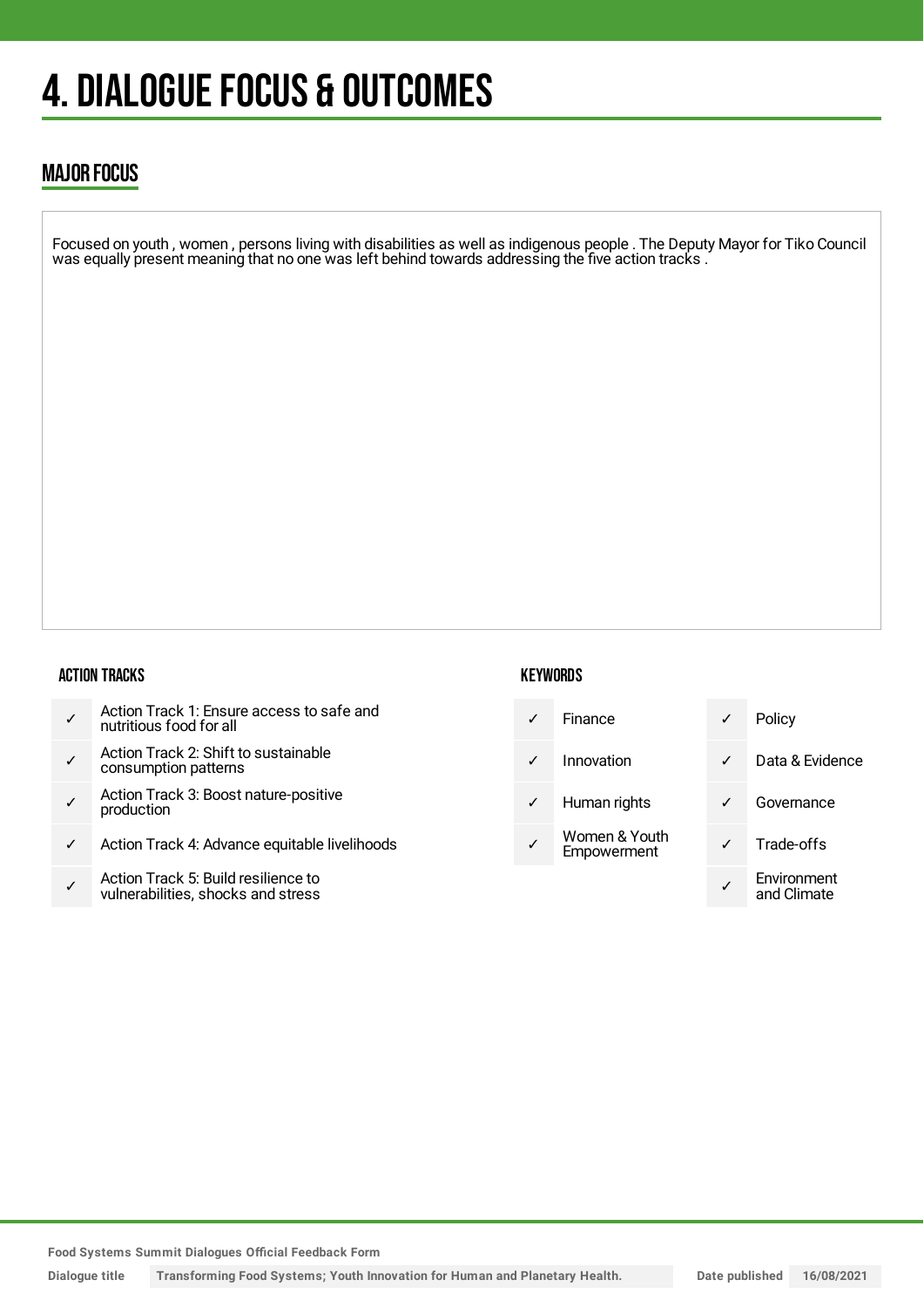## MAIN FINDINGS

We grouped the participants into 7 working groups (WGs) with specific goals and objectives . In the course of the dialogue series , the following key messages came out from their WGs:

1. Infrastructure was a key area of concern and ensuring the farm -to-market roads as well as storage facilities are constructed for a better and sustainable food systems transformation.

2.Tree planting and growing was equally an important milestone that was denounced for a proper education of young people in the community of Tiko.

3. Advisory group services were underscored for proper follow up and education of the small holder farmers.

#### ACTION TRACKS

|  | Action Track 1: Ensure access to safe and<br>nutritious food for all |
|--|----------------------------------------------------------------------|
|--|----------------------------------------------------------------------|

- ✓ Action Track 2: Shift to sustainable consumption patterns
- ✓ Action Track 3: Boost nature-positive production
- Action Track 4: Advance equitable livelihoods
- ✓ Action Track 5: Build resilience to vulnerabilities, shocks and stress

### **KEYWORDS**

| Finance                      |  |
|------------------------------|--|
| Innovation                   |  |
| Human rights                 |  |
| Women & Youth<br>Empowerment |  |

Policy Data & Evidence Governance Trade-offs ✓ Environment and Climate

**Food Systems Summit Dialogues Official Feedback Form**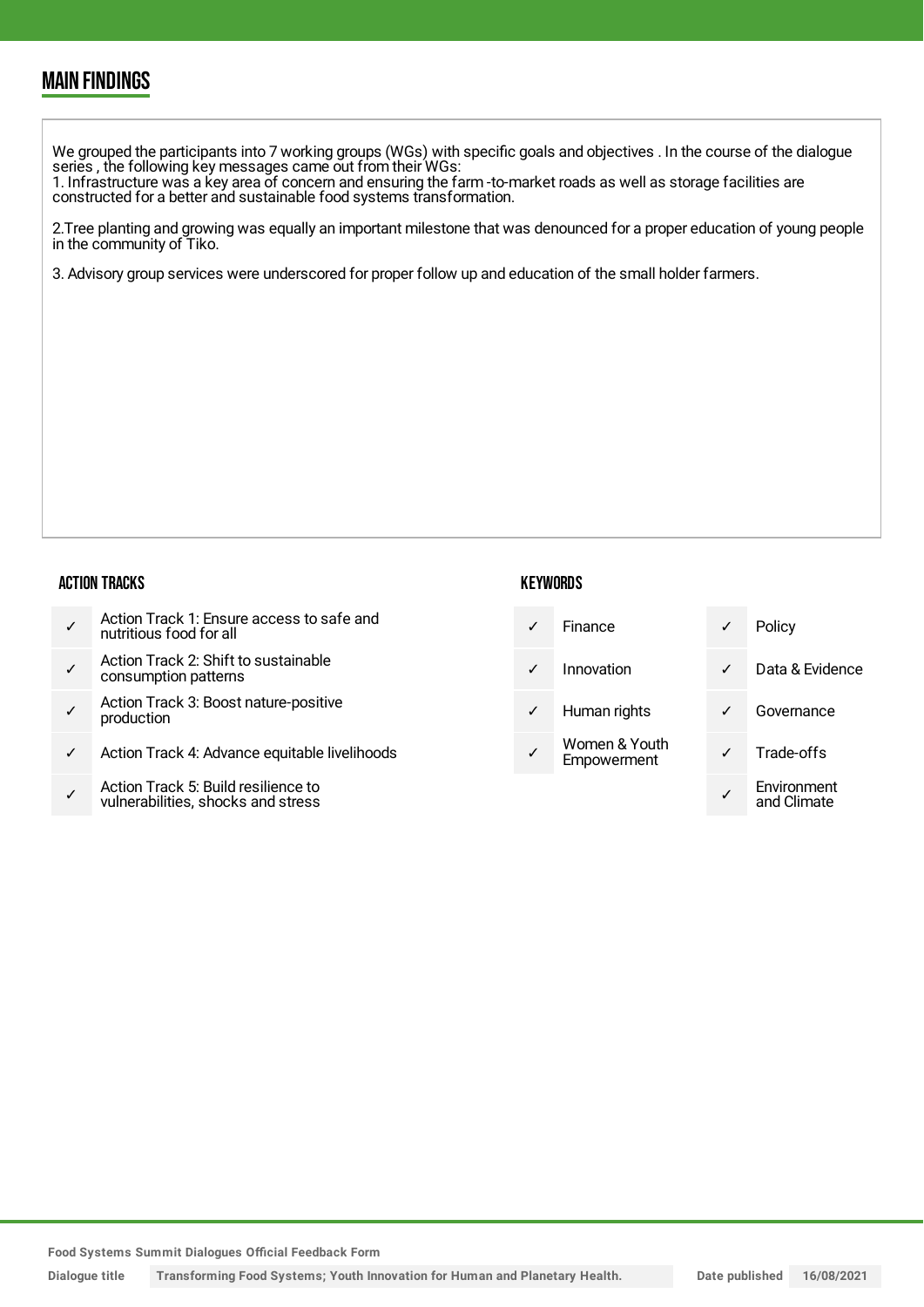## OUTCOMESFOR EACH DISCUSSION TOPIC

1. More emphasis was laid on farmer fields schools and school feeding.

2.Rural agricultural financing was a key component that spiced the dialogue .

3. Agribusiness and agripreneurs were equally identified within the context of transforming the broken food systems . 4.A comprehensive and transparent UN Food Systems Summit Heroes(UNFSSH) was established to facilitate follow up and review of key actions within the communities of Tiko.

ACTION TRACKS

- ✓ Action Track 1: Ensure access to safe and nutritious food for all
- ✓ Action Track 2: Shift to sustainable consumption patterns
- ✓ Action Track 3: Boost nature-positive production
- Action Track 4: Advance equitable livelihoods
- ✓ Action Track 5: Build resilience to vulnerabilities, shocks and stress

## **KEYWORDS**

| $\checkmark$ | Finance       |              | Policy          |
|--------------|---------------|--------------|-----------------|
| $\checkmark$ | Innovation    | $\checkmark$ | Data & Evidence |
| $\checkmark$ | Human rights  | $\checkmark$ | Governance      |
|              | Women & Youth |              | Trade-offe      |

|              | Finance                      |   | Policy                     |
|--------------|------------------------------|---|----------------------------|
| ✓            | Innovation                   | ✓ | Data & Evidence            |
| $\checkmark$ | Human rights                 |   | Governance                 |
|              | Women & Youth<br>Empowerment |   | Trade-offs                 |
|              |                              |   | Environment<br>and Climate |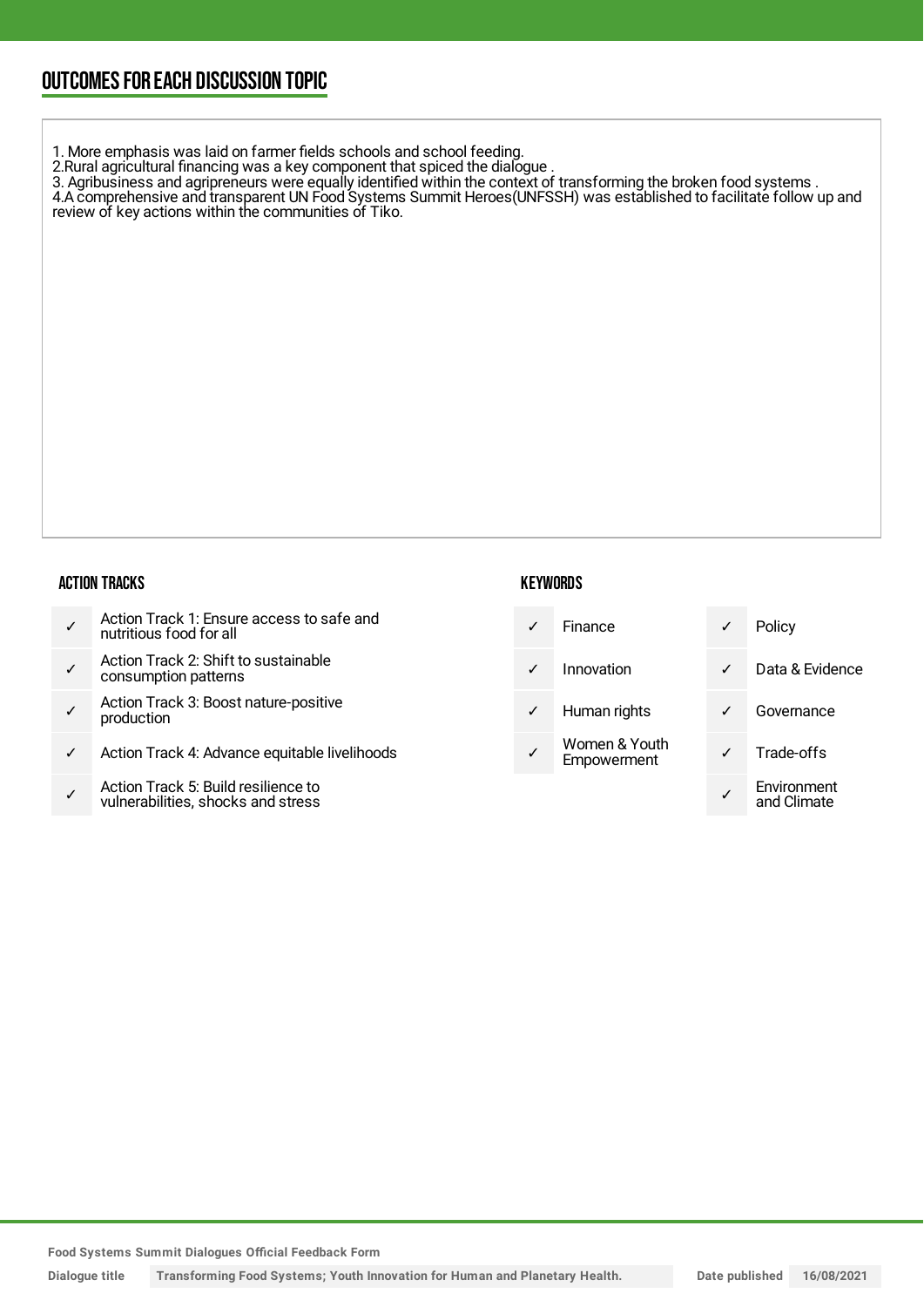## AREAS OF DIVERGENCE

One of the issues that were highlighted was participants never knew heard about the UNFSS2021 before then and it brought along of divergence such as: Why are we organising another summit whereas in 2014 there existed one summit ? What's going to be different from previous UN meetings etc. ? Other areas of interest that stepped was the issue of how shall they be able to participate and engage meaningfully . The above mentioned issues were well answered by the Curator during the report back systems .

#### ACTION TRACKS

|  | Action Track 1: Ensure access to safe and<br>nutritious food for all |
|--|----------------------------------------------------------------------|
|--|----------------------------------------------------------------------|

- ✓ Action Track 2: Shift to sustainable consumption patterns
- ✓ Action Track 3: Boost nature-positive production
- Action Track 4: Advance equitable livelihoods
- ✓ Action Track 5: Build resilience to vulnerabilities, shocks and stress

### **KEYWORDS**

| $\checkmark$ | Finance    | Policy |
|--------------|------------|--------|
| $\checkmark$ | Innovation | Data 8 |

- Human rights
- Women & Youth Empowerment

| ✓            | Finance                      |   | Policy                     |
|--------------|------------------------------|---|----------------------------|
| ✓            | Innovation                   | ✓ | Data & Evidence            |
| $\checkmark$ | Human rights                 |   | Governance                 |
|              | Women & Youth<br>Empowerment |   | Trade-offs                 |
|              |                              |   | Environment<br>and Climate |

**Food Systems Summit Dialogues Official Feedback Form**